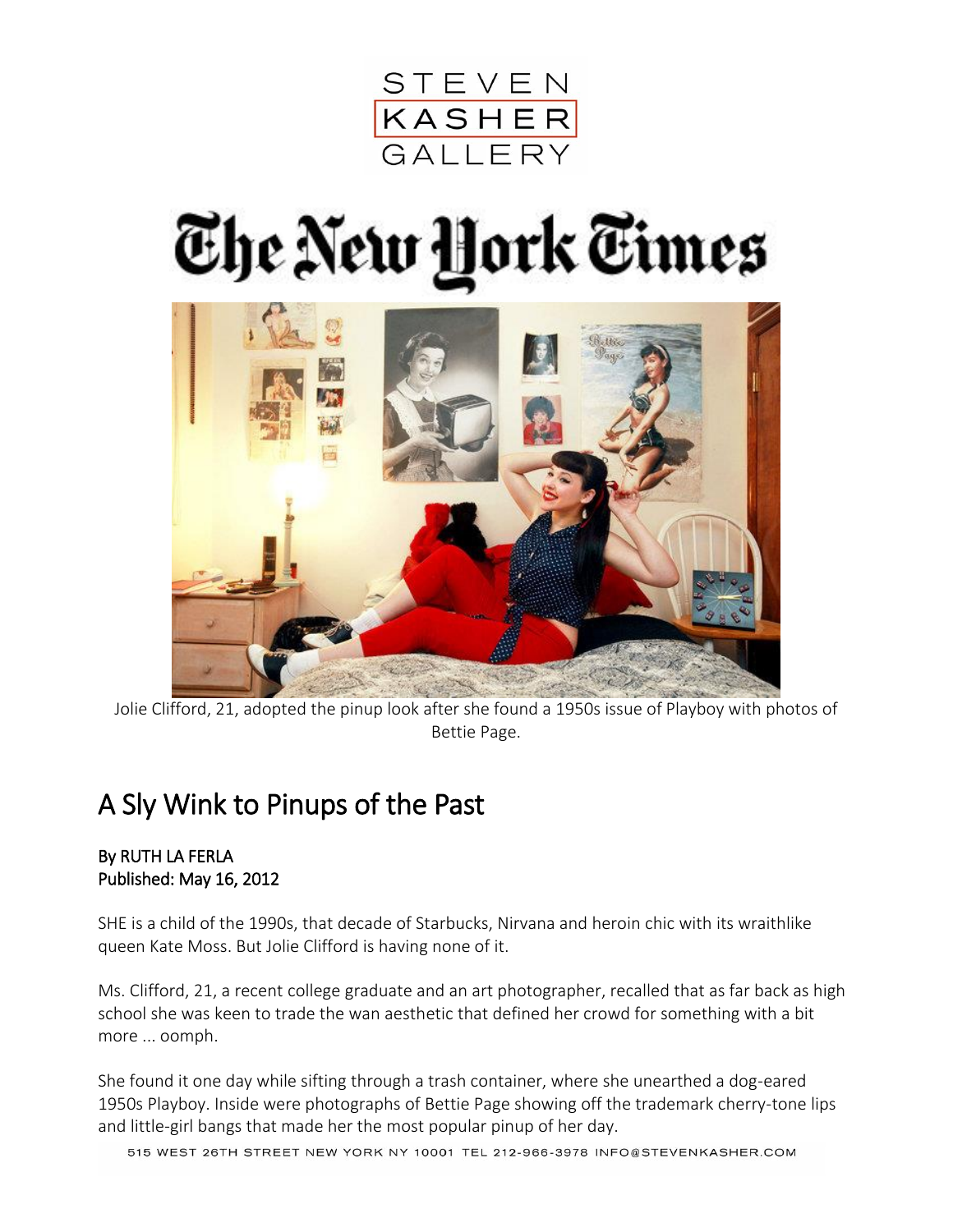

"I know that back in the '50s, her images were porno material, but they're classy now," Ms. Clifford said. "I thought they were beautiful."

In deference to her new idol, she promptly trimmed her bangs and painted on winged eyeliner. She was quick to adopt the high-waist capri pants, swing skirts and halter tops that signaled her membership in a subculture composed mostly of women, mostly young, who like their cocktails sour, their music with rockabilly twang, and their personal contours on the shapely side.

More siren than sylph, those women derive a sense of chic, and an unexpected emotional comfort, from reinventing themselves as contemporary incarnations of Ms. Page, or as modern-day retrovixens like Katy Perry or Lana Del Rey, who have elevated the all-American calendar girl to an emblem of hip femininity.

Once fodder for magazines with evocative titles like Eyeful and Wink, the pinup has evolved as "a woman-friendly adaptation of what was once not a woman-friendly thing," said Jim Linderman, a pop-culture writer whose blog, Vintage Sleaze, examines that culture's less savory side. Admirers, he said, "have taken a negative and made it a positive and built some kind of community around it."

Staples of the pinup wardrobe have gained a surprising cachet on college campuses. "Pinup-inspired style is a trend that's only growing," said Zephyr Basine, the editor of Collegefashion.net, a blog written by undergraduate women, which recently highlighted tie-front shirts, polka-dot bikinis and sailor pants. "To women who have grown up with the spray-tanned, skinny models as their beauty ideal, this look is new and refreshing, and even groundbreaking."

Nostalgia driven, they are drawing inspiration from a trend that is only now hitting its stride, gaining currency through a recent spate of television period dramas like "Pan Am" and "Magic City," movies ("My Week With Marilyn"), Web sites, photography shows, advertising campaigns and fashion features revisiting the era of tail-fin sedans and voluptuous babes in skimpy lingerie. Devotees of the trend can dip into a cultural well that includes coffee-table books showcasing illustrations by midcentury masters like Alberto Vargas or George Petty and photographs by Irving Klaw and Bunny Yeager, whose self-portraits and pictures of Ms. Page are now coveted collectibles.

"Campy interest in the soft-core photography of the '50s and '60s is on the rise," said Brian Wallis, the chief curator for the International Center of Photography in New York. It is evident, Mr. Wallis said, "not just in theoretical circles but in the culture at large. It's reflected in the headlines every day, and circulated on cellphones and iPads."

Pinup photographs like those by Lawrence Schiller of Marilyn Monroe in the June issue of Vanity Fair and a coming show at the Steven Kasher Gallery in Chelsea have become a common reference point for marketing campaigns by Guess, with its still shots and video clips of Monroe look-alikes, photographed by Ellen von Unwerth; by Louis Vuitton and Ugg, with its demiclad beauties on the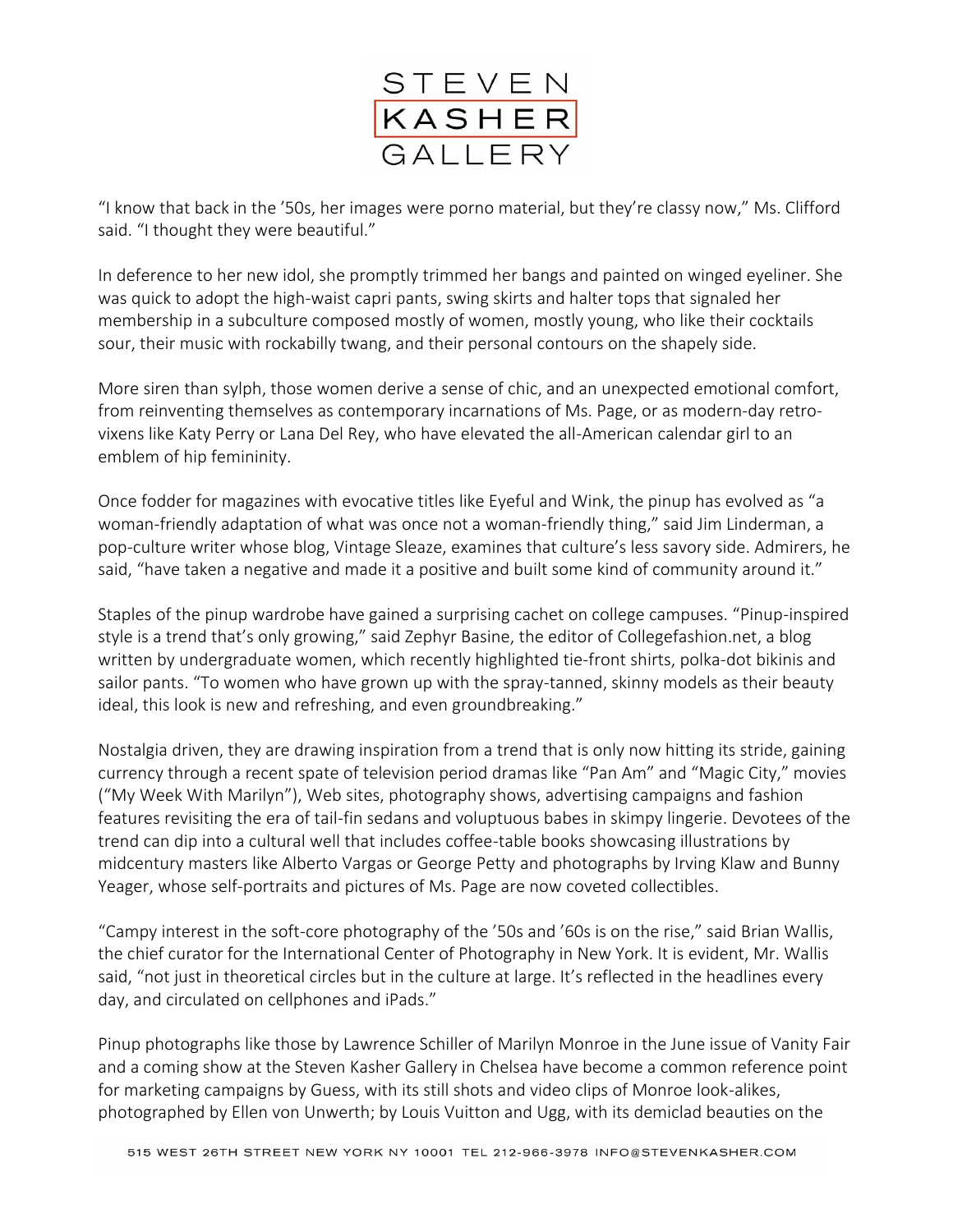

beach; and by Coca-Cola, which has commissioned Jean Paul Gaultier to enhance the iconic curves of its Diet Coke bottle with a lacy corset design.

The fascination with calendar girls has spawned a handful of workshops instructing members in the art of the steamy pose. Bettina May, a burlesque performer who offers one such course in Brooklyn, said her classes tend to attract young mothers who want to pamper themselves, as well as female professionals: lawyers, fund managers and the like. They regard posing for cheesecake photographs as a form of role play, Ms. May said, typically telling themselves: "Look at me in these cute pictures. I may be playing a submissive role, but the joke's on you, because really I'm the boss."

The same infatuation has given rise to a proliferation of Web retailers selling vintage photos, vinyl records and midcentury fashions with a modern spin. PinupLifestyle, an online aggregator of cheesecake-inspired apparel stores, claims some 14,000 monthly subscribers, many in their late teens and early 20s.

Bettie Page Clothing, a Web-based retailer with brick and mortar outlets from Miami to Santa Barbara, Calif., generated \$15 million this year selling va-voom cocktail frocks, shorts and swimwear mainly to women under 35, said Jan Glaser, an owner. "It's a niche, but it's a good-sized niche," Mr. Glaser said. "If it becomes too mainstream, it will turn off a lot of people. These young ladies want to think of themselves as free spirits."

Obsessed with achieving centerfold curves, some young women are wearing the faja, a girdle used by liposuction patients.

Natasha Vargas-Cooper, a cultural critic and the author of "Mad Men Unbuttoned: A Romp Through 1960s America," suggests that in reasserting their femininity, albeit with a wink, devotees of the bombshell look may wear wasp-waist dresses and elevator pumps to signal "I'm sexy" in quotation marks. Emulating the archetypal calendar girl, Ms. Vargas-Cooper said, "is a way of being feminine without looking like a little girl in pigtails and ruffles. Wearing stockings and high heels, there's something fundamentally adult about that."

Or fundamentally demure, at least by contemporary standards. On their spring runways, Jason Wu, Anna Sui and Dolce & Gabbana paraded high-waist swimsuits, tap pants and sundresses so modestly cut that they seemed prim. Recent issues of Vogue, Allure and W highlighted similar looks: sunnily updated, hypercolorized pinup shots that are the fashion equivalent of comfort food. They draw on a pervasive nostalgia for "more innocent days when sexuality wasn't portrayed as so hard core and in your face," said Edward Enninful, the fashion and style director of W. "People kind of miss that today."

Mr. Enninful, who helped conceive the brooding, faintly lurid Bettie Page homage in the March W, followed that fashion feature the next month with another devoted to Jessica Biel looking buxom as